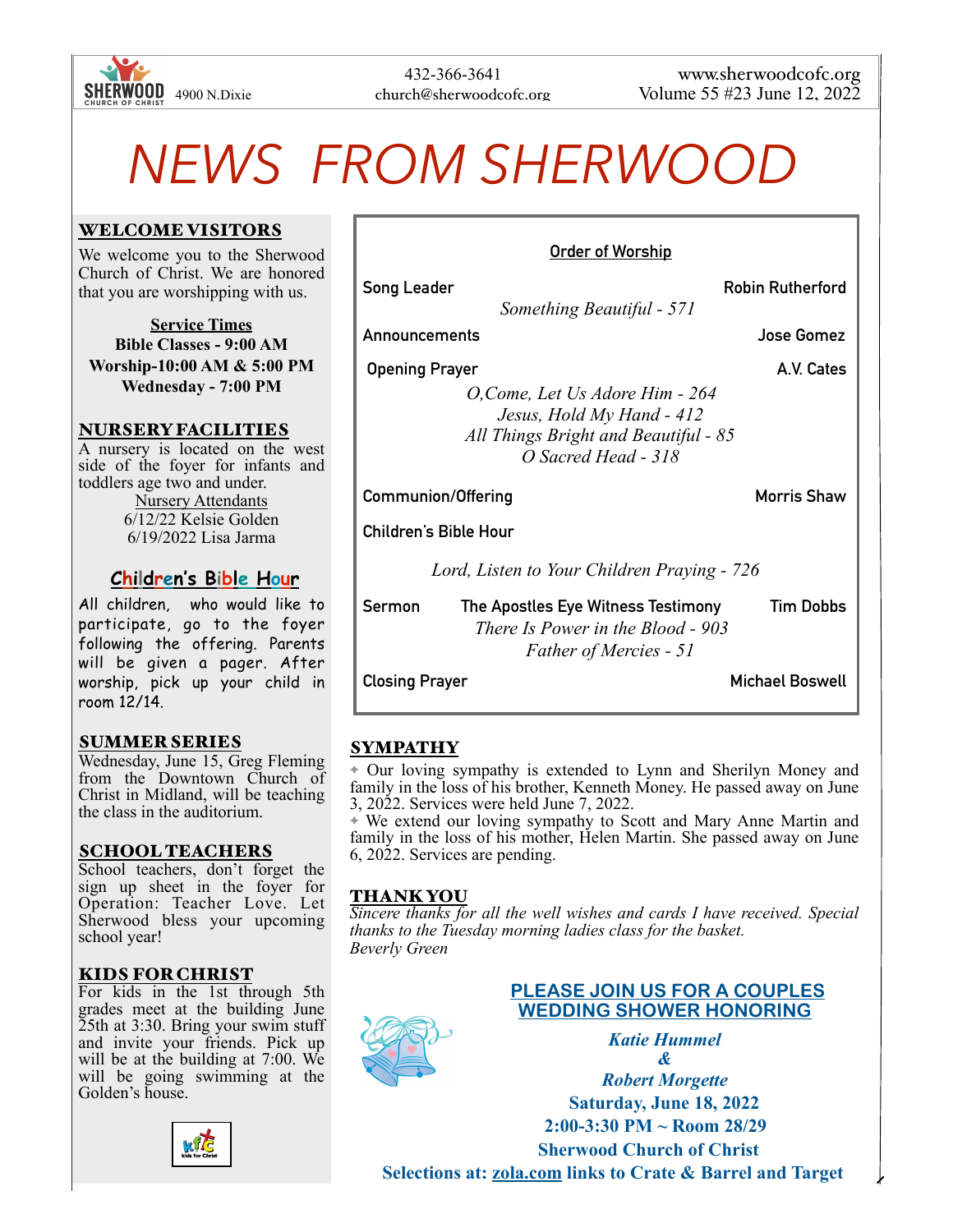# **Prayer List**

- Wanda Brinlee is in Sienna Nursing Home.
- ✦. Phil Clark, Jaime Hamilton's sister-in-law's brother, health concerns.
- ✦ Ovella Cooper is recovering from a broken arm.
- ✦ Tony Cox is undergoing treatments for the next two months.
- ✦ Janet Douglas, sister of Darryl Boykin, health concerns.
- ✦ Beverly Green's knee surgery has been postponed due to her breaking her wrist.
- $\rightarrow$  Jay Greenfield is in MCH room 836.<br> $\rightarrow$  Mika Hancock Hamilton, daughter-in
- Mika Hancock Hamilton, daughter-in-law of Jaime Hamilton, health concerns.
- ✦ Jodi Hogan continues to have some health issues.
- ✦ Eileen Hudson, mother of Amy Woods, health concerns.
- ✦ Kay Judd, mother of Vic Woods, health concerns.
- ✦ Joe Leader, brother-in-law of Vicki Kiker, health problems.
- ✦ Lisa Lewis health concerns.
- ✦ Kara Maxey, niece of Tracy Golden, health concerns.
- ✦ Mike McKnight is now at home and doing fine.
- ✦ Danny Miller started treatments June 7.
- ✦ Jaxon Miller, grandson of John & Beckie Greenwald recovering from a tonsillectomy.
- Darrin Moxley, son of Carol Rogers, is recovering from back surgery.
- Judy Pomroy and family, health issues.
- ✦ Larry Rice, father of Kassie Orr, health concerns.
- ✦ Annette Sellers is doing much better.
- ✦ Logan Singleton, grandson of Carroll & Rodina Lawson, is recovering from a tonsillectomy.
- ✦ Jonathan Terry is continuing treatments.
- ✦ Stanley Thomas, husband of Donna Thomas recovering from knee surgery, back at Parks.
- ✦ Shayne Turpin, child of a friend of Tracy Golden, health concerns.
- ✦ Faith Vargas, friend of the the Goldens, health concerns.
- ✦ Terry Warren, husband of Phillis Warren, tests to determine treatment.
- ✦ Sherwood members struggling with ongoing health problems: C.L. Armstrong, Terry & Ramona Bishop, Joe Ben Brandenburg, A.V. & Sherry Cates, Jake Collins, Maurice Davis, Rex Davis, Glenda Dickens, Amber Farris, Saundra Gaines, Danny Galle, Tim & Beverly Green, Jay Greenfield, James Holloway, Wanda Jeter, Jan and Joanna Kiker, Gwen Lackey. Mary Lumpkin , Scott Martin, Donna Massey, Londa Medlin, Wanda Mims, Archie Reece, Carol Rogers, Martha Shaw, Dean Stanley, Doyle & Pat William, Dick Young.
- ✦ Friends & relatives struggling with ongoing health issues: Carol Albert, Cathy Cox, Theo Faulkner, Clovis Money, Anna Rhodes, Jasmine Smith, Stanley Thomas, Fernando Ybarra.
- ✦ **Senior Residents:** Wayne Dickens Madison 211; Flossie Dunlap Madison 107B; Dorothea Howell - Legacy Ranch 26 in Midland; Lucille Hunnicutt - Brookdale 105; Forrest McCleery - Brookdale 104; Neta Roy - Madison 315B; Joann Scott- Manor Village Circle S5-5 in Midland - Bonnie Thetford - Madison 116.

# YOUTH NEWS

- Camp Champion at LCU, June 26-July 1, 6th 8th graders.
- Pine Springs Camp July 10-16th, grades 7 high school grads.
- Mountain View Camp July 10-16th, grades 2-6th.

| <b>OUR RECORD</b><br>6/5/2022 |              |
|-------------------------------|--------------|
| <b>Bible Class</b>            | 106          |
| AM Worship                    | 210          |
| PM Worship                    | 82           |
| Wednesday                     | 44           |
| Contribution                  | \$14,098.00  |
| <b>Weekly Budget</b>          | \$13,500.00  |
| Building Fund Balance.        | \$284,115.60 |

# Sherwood Pantry

Canned Fruit Applesauce

*Thanks to everyone who has*  been donating groceries for the pantry.

# **Elders**

**Clayton Dennis Clint Golden Lynn Money Matthew Nzere Don Potter**

## **Deacons**

**Donny Allison Darryl Boykin Brian Crow Rusty Eubank Kevin Farber Michael Hall Brian Irby Philip Marquez Lantz Mills Bill Morgette Eric Orr Robin Rutherford Kory Willey Roger Winchell**

#### **Ministers**

**Lynn Money Outreach**

**Taylor Robles Pulpit**

**Terron Tally Youth/Family**

## **Volunteer**

**Tim Dobbs Education director**

# **Missions**

**Juan Gutierrez Toluca, Mexico**

**Fernando Ponce**

**Panama**

**Raul Solis**

**Oregon Toluca, Mexico**

**Ed Wharton SIBI -Lubbock**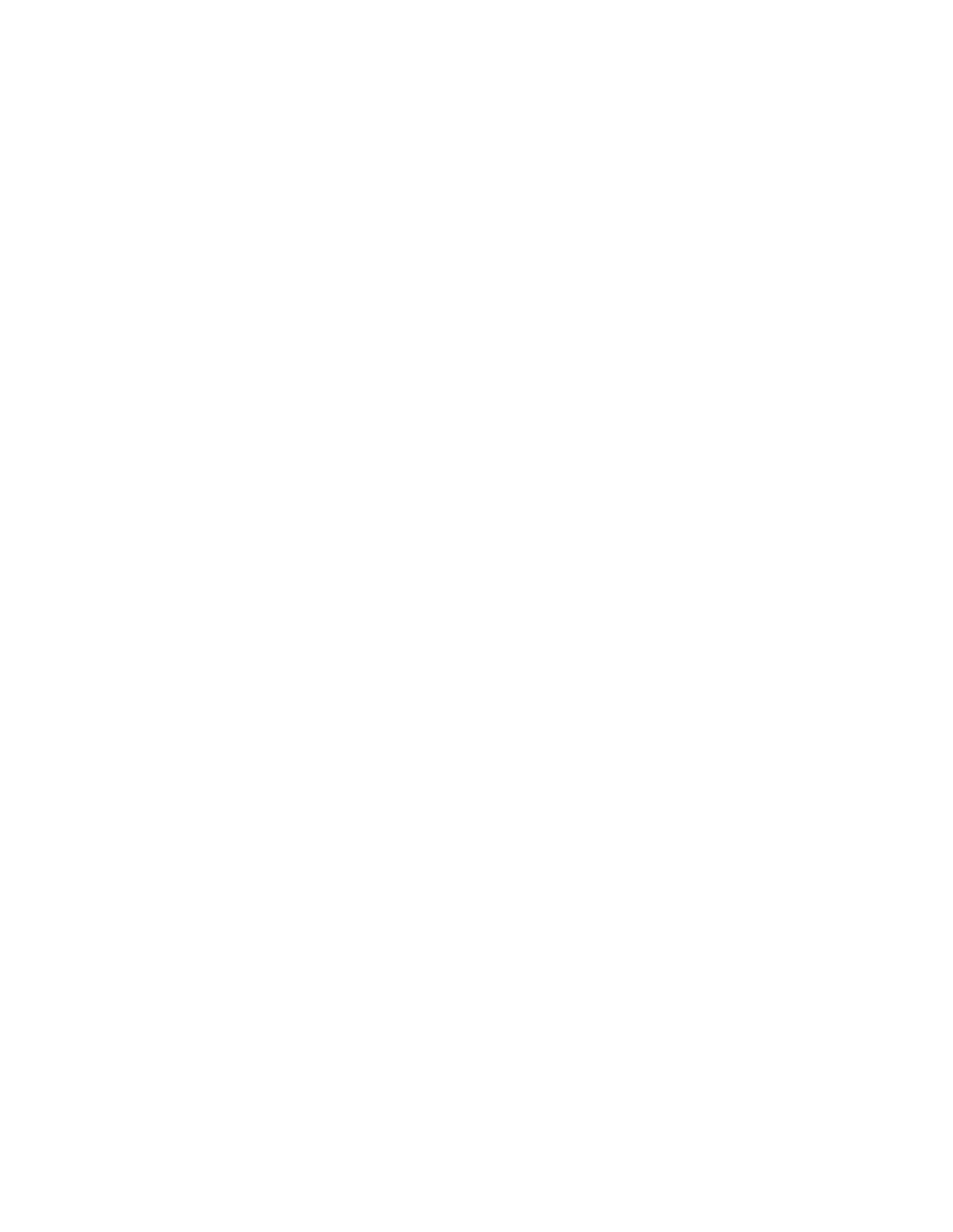